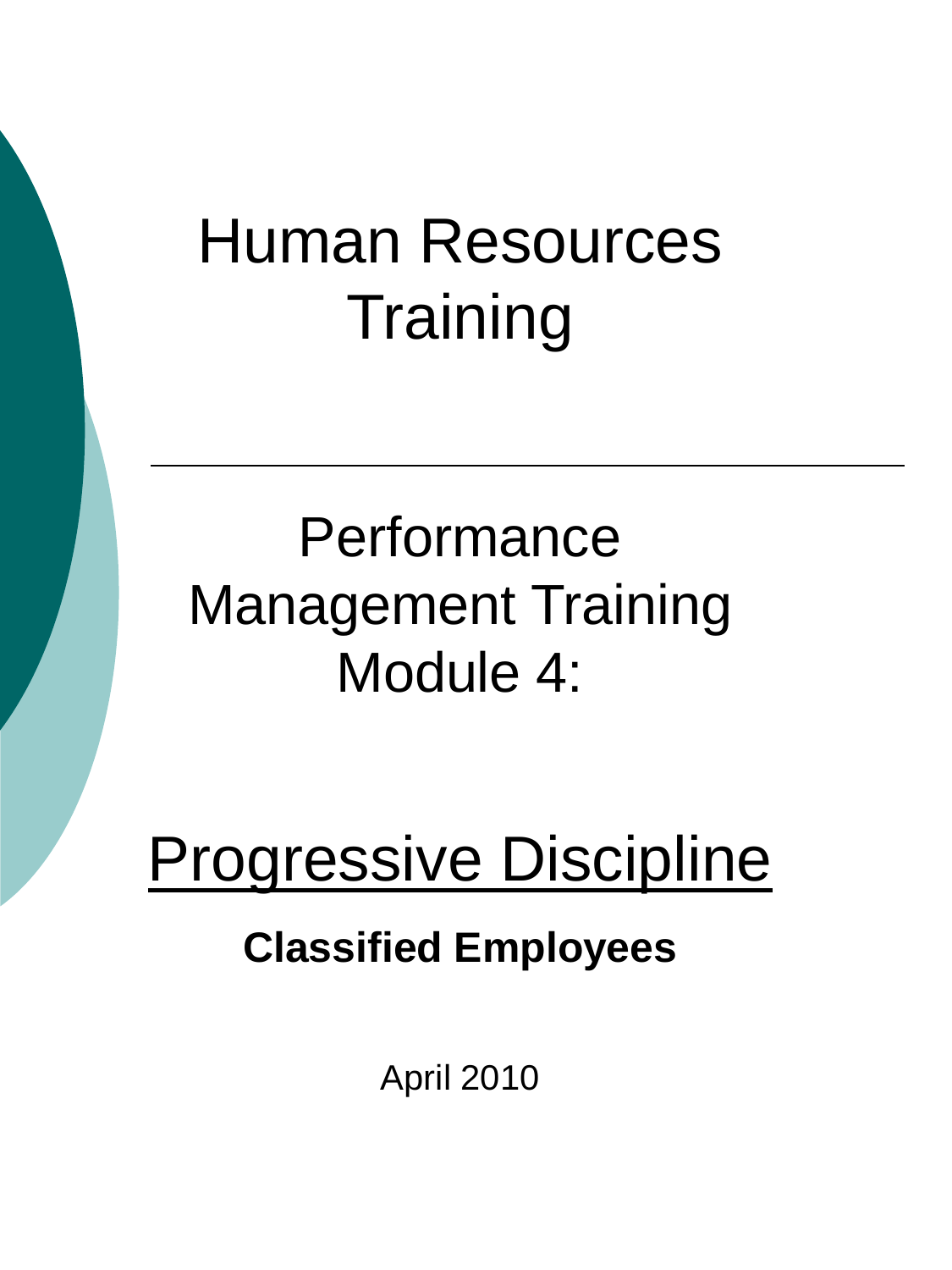## **Objectives**

By the end of this module participants will be able to:

- o Know the importance of having a solid foundation and documentation for a formal corrective action.
- o Know the role of Union Stewards, Weingarten Rights, Fact-Finding meetings and Just Cause.
- $\circ$  Know the importance and best practices of investigatory meetings.
- Understand and utilize the steps of progressive discipline and when and how to apply each step in working with HR.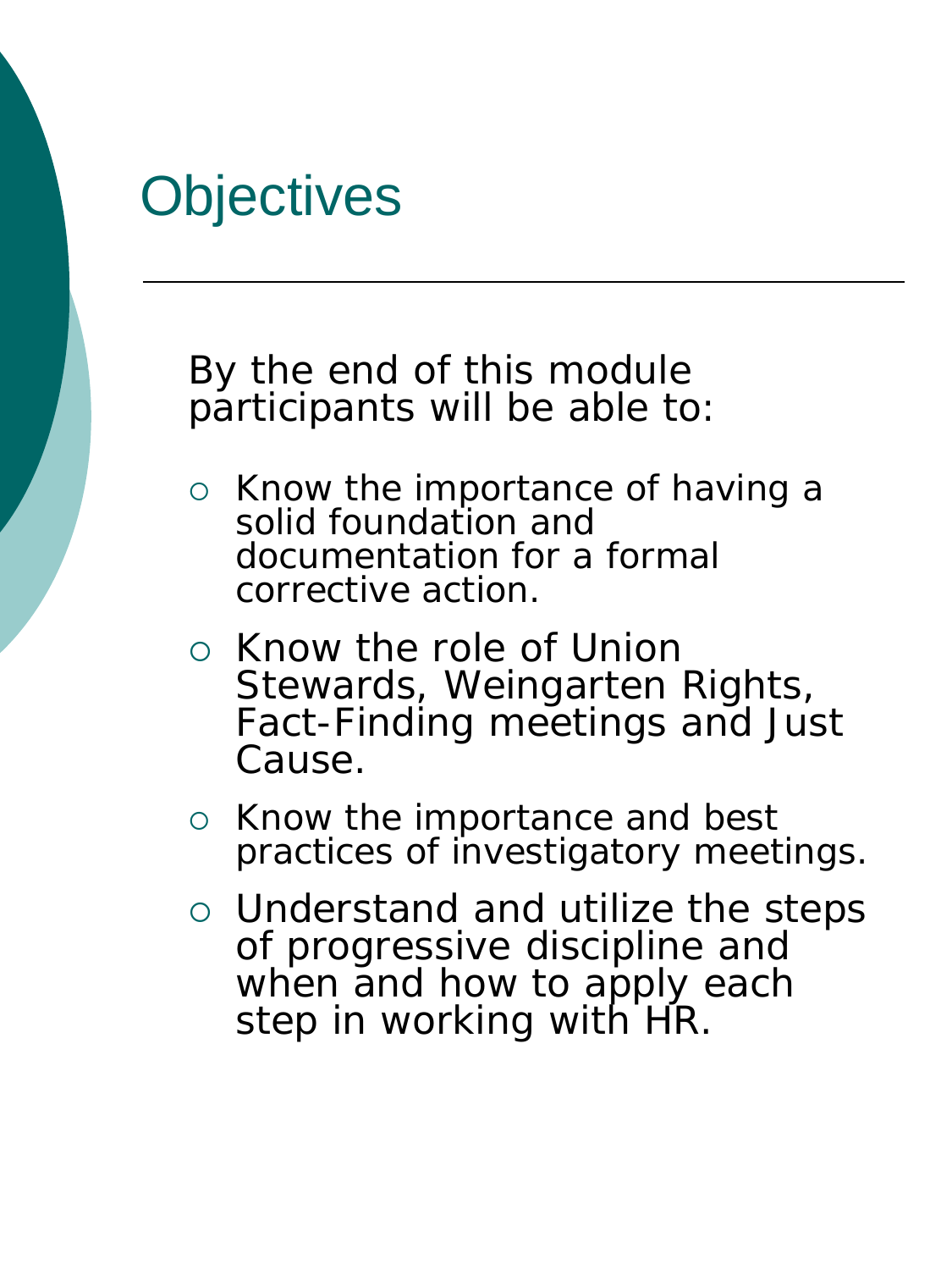#### Remember: Trial Service

- Each employee initially hired, or promoted to a position shall serve a TS period.
- TS may be extended (allow 30 days).
- Do interim performance appraisal reviews for TS employees.
- At the end of TS the employee gains regular status.
- Do not wait until the end of TS to remove an employee if needed.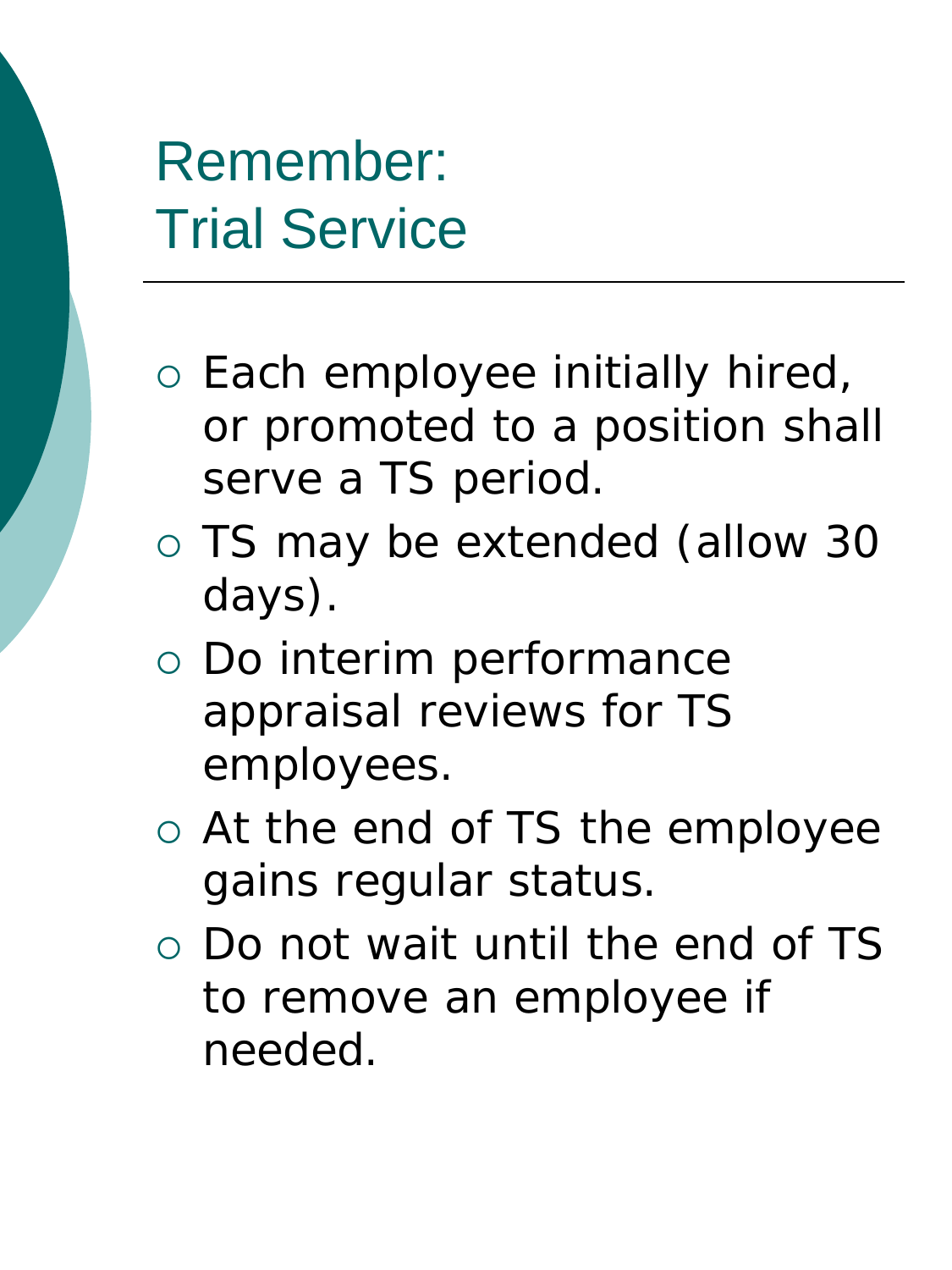# Foundation for Discipline

Employees must be "put on notice" and given an opportunity to improve before implementing Progressive Discipline. Such documentation includes:

- Current Position Description
- Workplace/Performance Expectations/Guidelines
- Training records
- Supervisor notes
- Letter of Expectations
- Employee Support Plans
- Written Warnings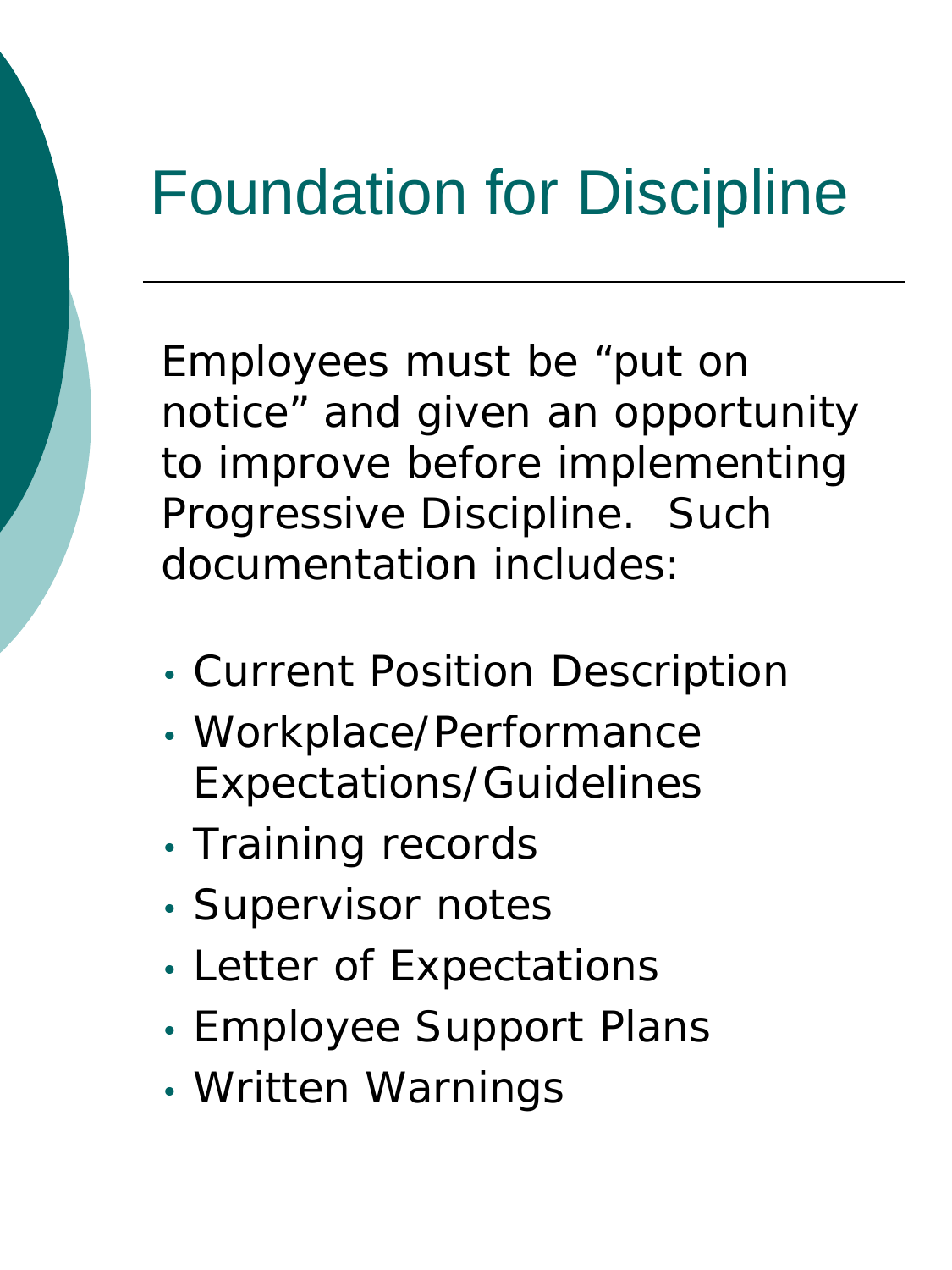## Special Status of Union Stewards

# The Equality Rule The No-reprisal Rule The Same Standards Rule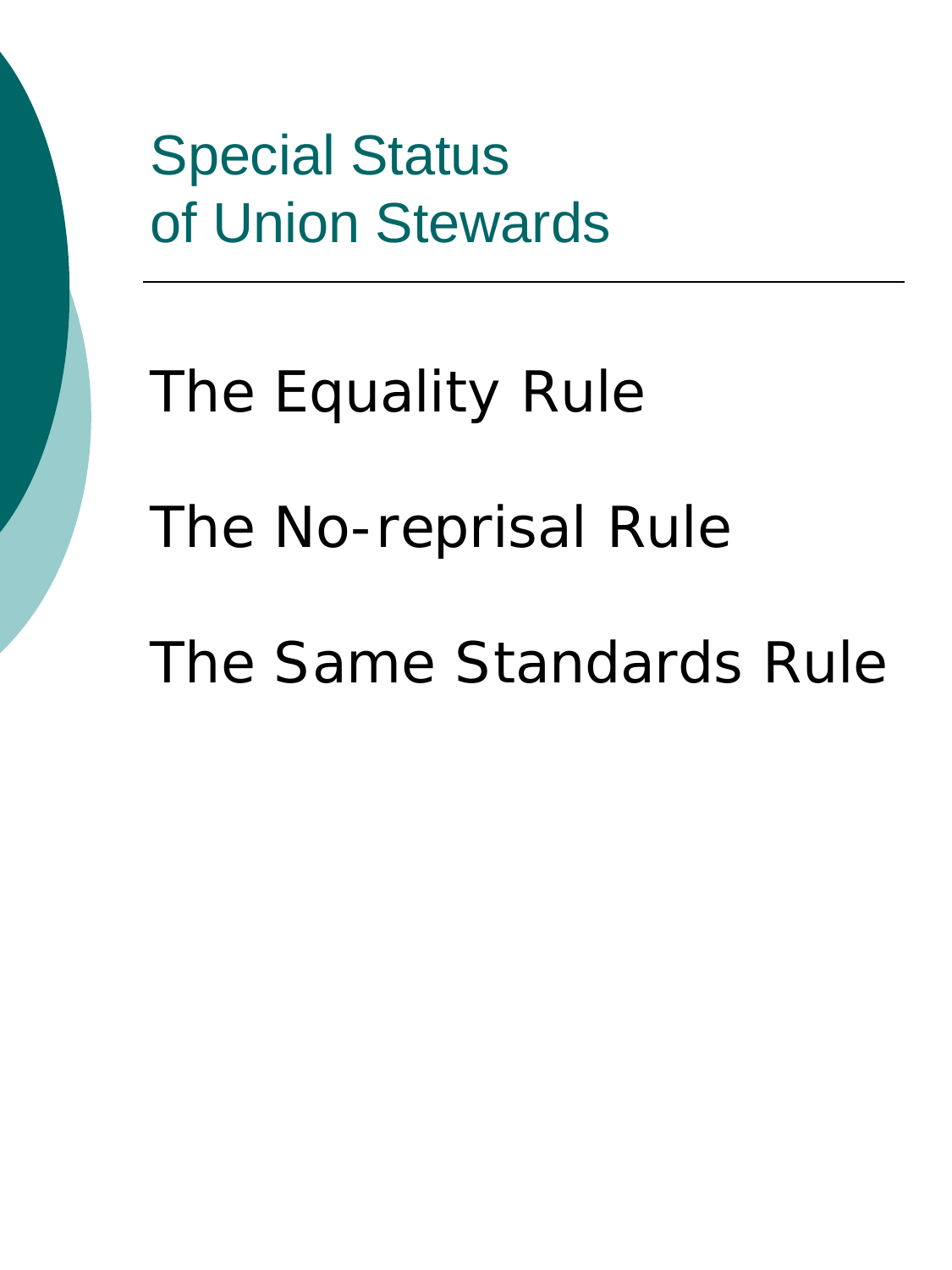

Right to representation if employee believes the meeting may result in a disciplinary action.

Needs to be reasonable.

Steward may ask clarifying questions.

Steward may make a closing statement.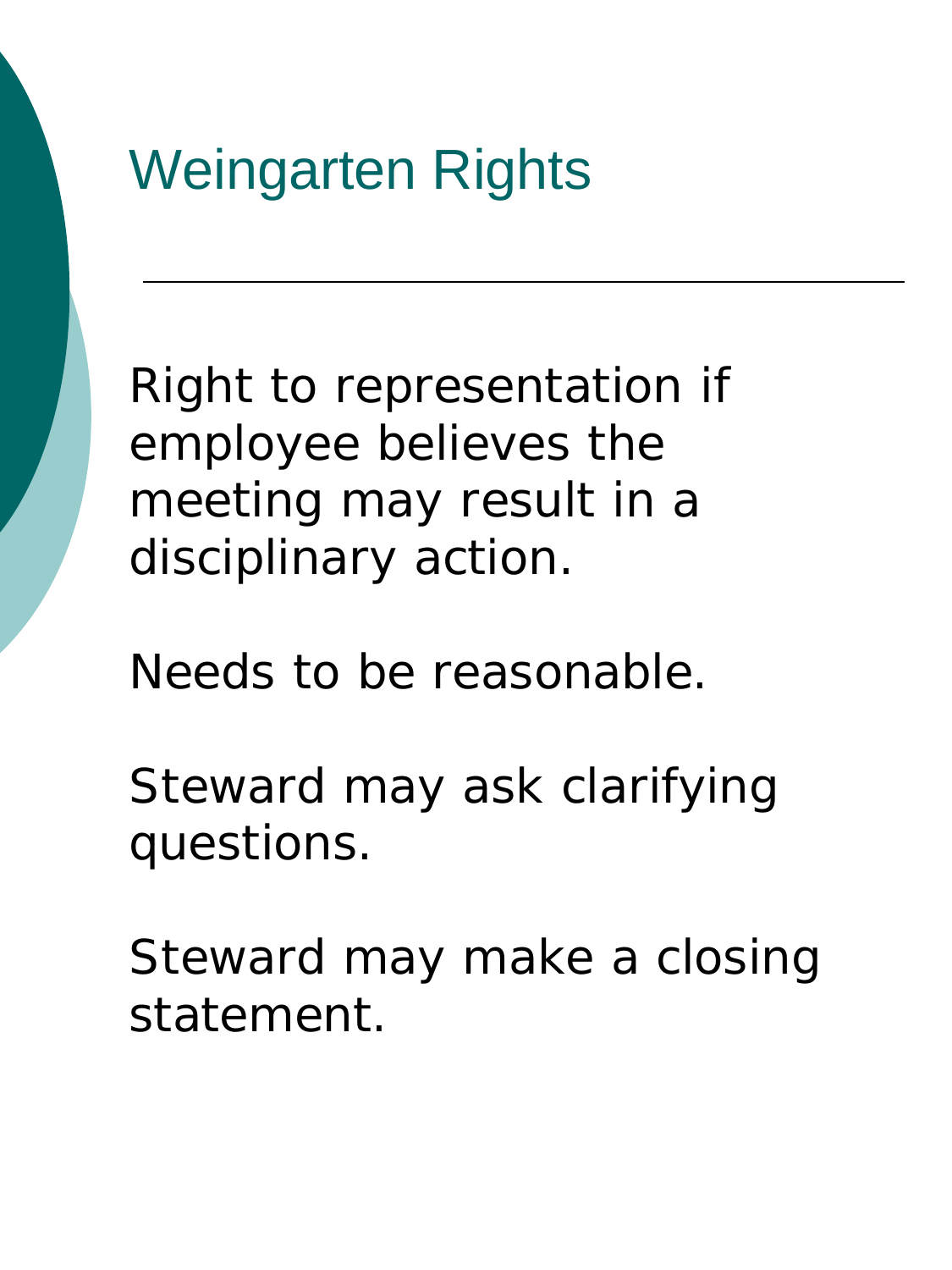Investigatory Meeting Roles

- Human Resources' Role
- Manager's Role
- Employee's Role
- Steward's Role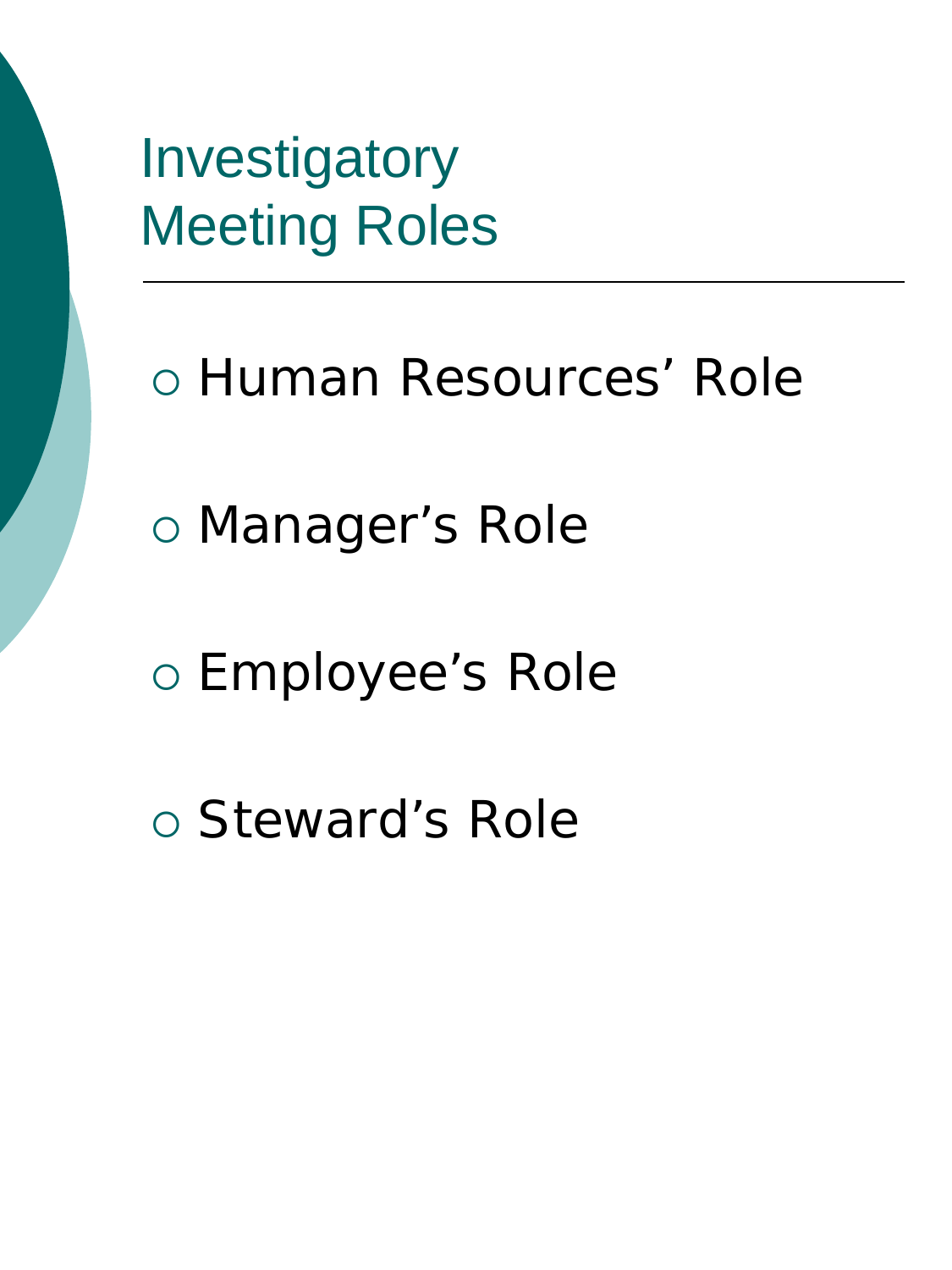#### Investigatory Meeting Best Practices

- •Contact Human Resources
- •Schedule the meeting in advance.
- •Offer representation
- •Prepare in advance
- •Identify time period under investigation
- •Have your questions ready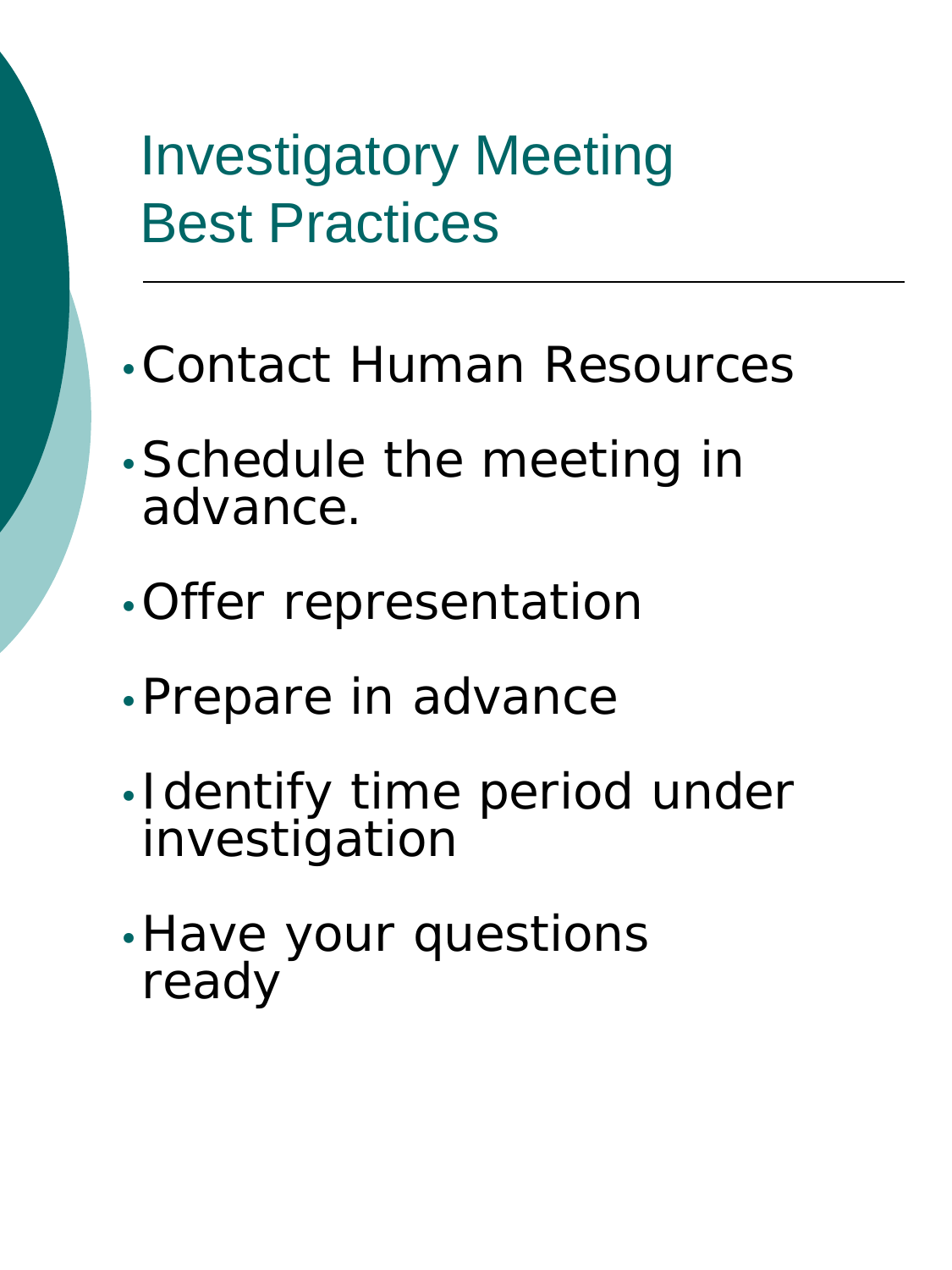#### Conducting the Meeting

- o Set ground rules.
- Describe the issue being discuss.
- $\circ$  Listen objectively to the employee's response.
- Ask open-ended "Big Picture" and follow-up clarifying questions.
- Take notes.
- $\circ$  Close the Meeting.
- $\circ$  Meet with HR to finalize recommended action.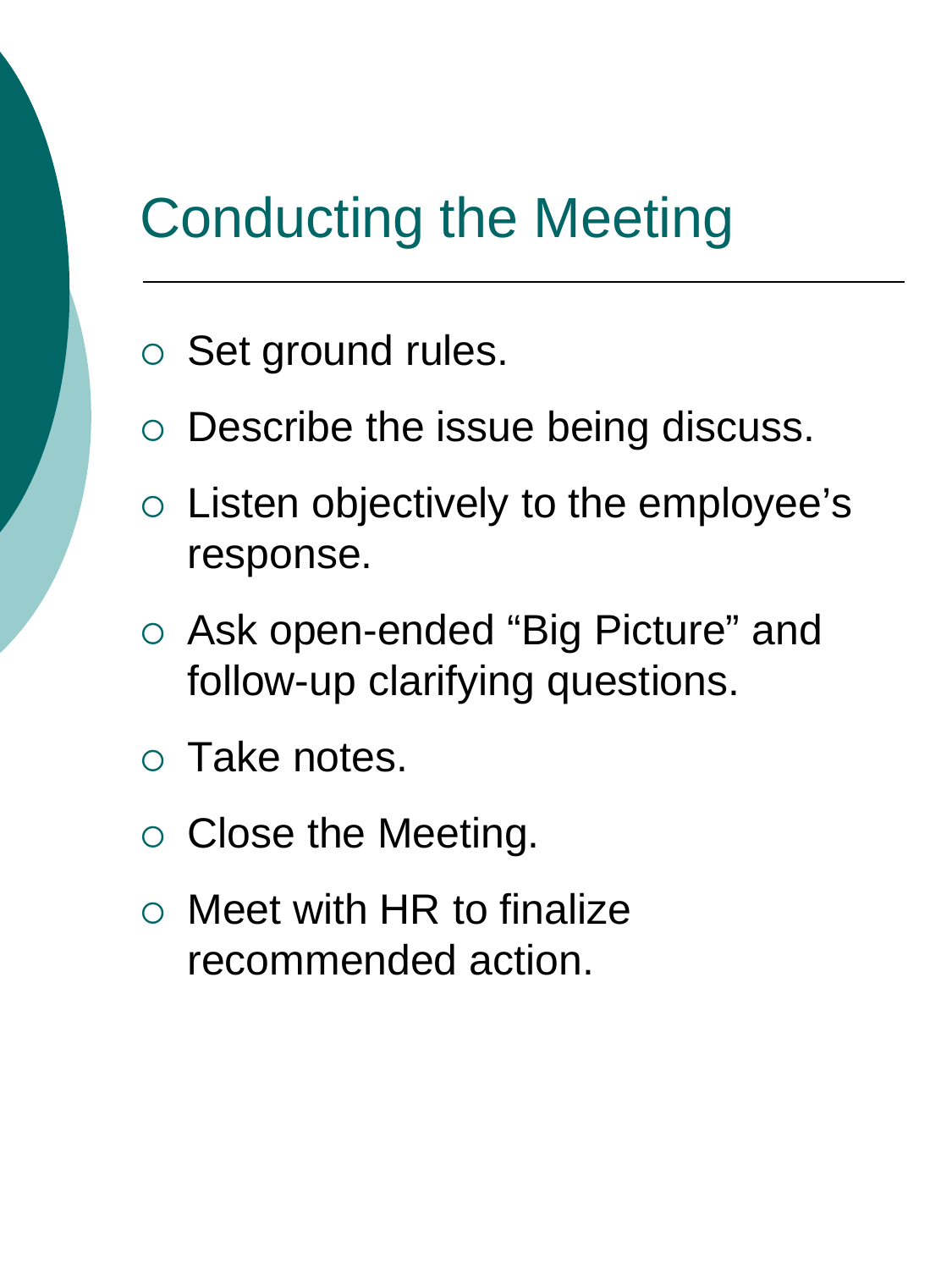Investigatory Meeting Practices to Avoid

No preliminary discussion

Do not come into the meeting with you mind made up

Do not ask closed questions

Do not allow recording

Do not commit to an action

Do not keep the employee in limbo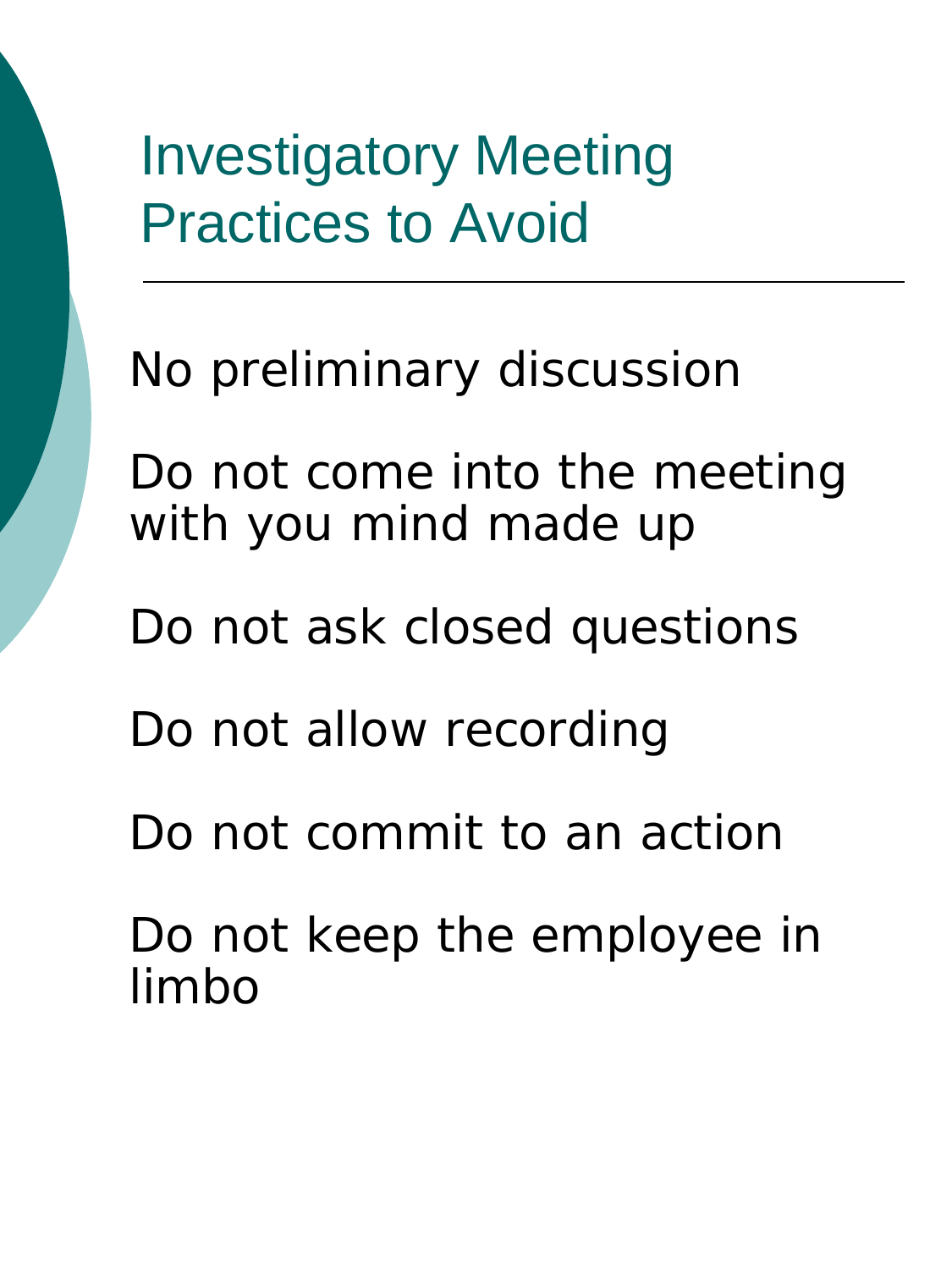## The Seven Elements of Just Cause

- 1. Was the employee forewarned?
- 2. Was the rule involved related?
- 3. Was there an investigation?
- 4. Was it fair?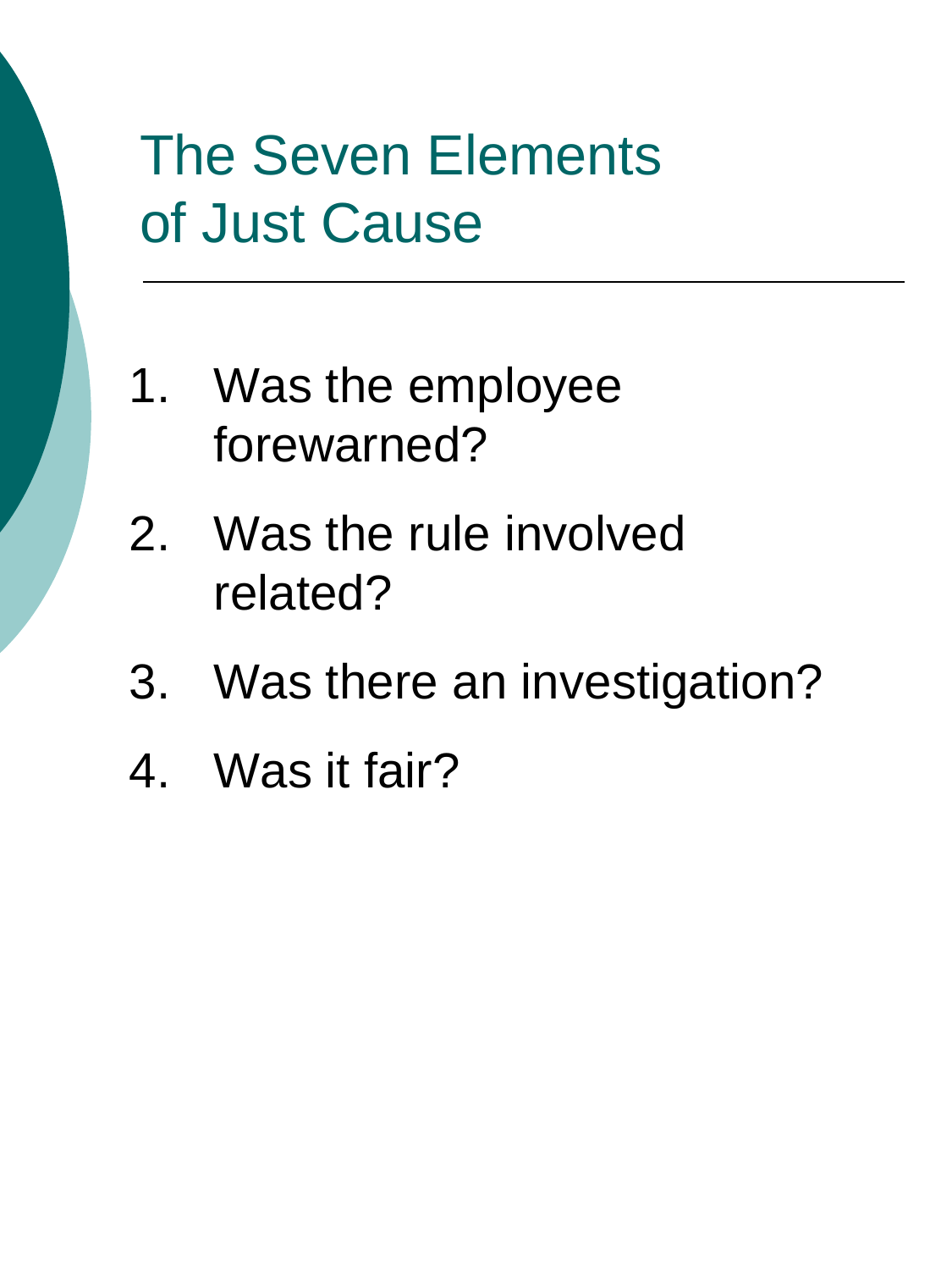## The Seven Elements of Just Cause (Cont.)

- 5. Was there substantial evidence?
- 6. Have penalties been applied evenly?
- 7. Was the discipline reasonable?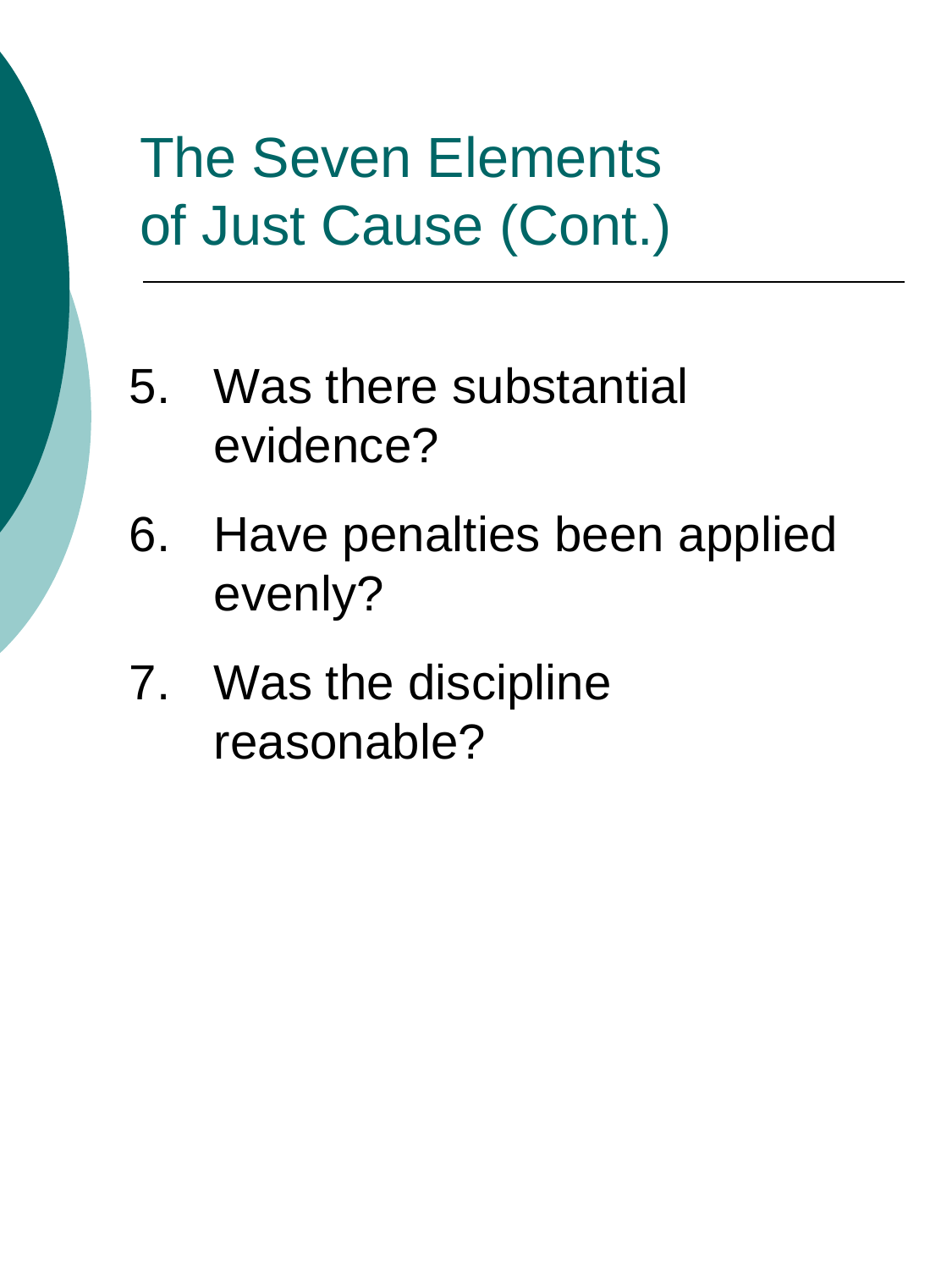## Progressive Discipline **Overview**

- Officially puts employee "On Notice."
- Imposes increasingly severe sanctions for repeated infractions.
- Is always used except for very serious incidences of misconduct.
- Timing in implementing further steps in progressive discipline for repeated infractions depends on the nature of the individual performance problem.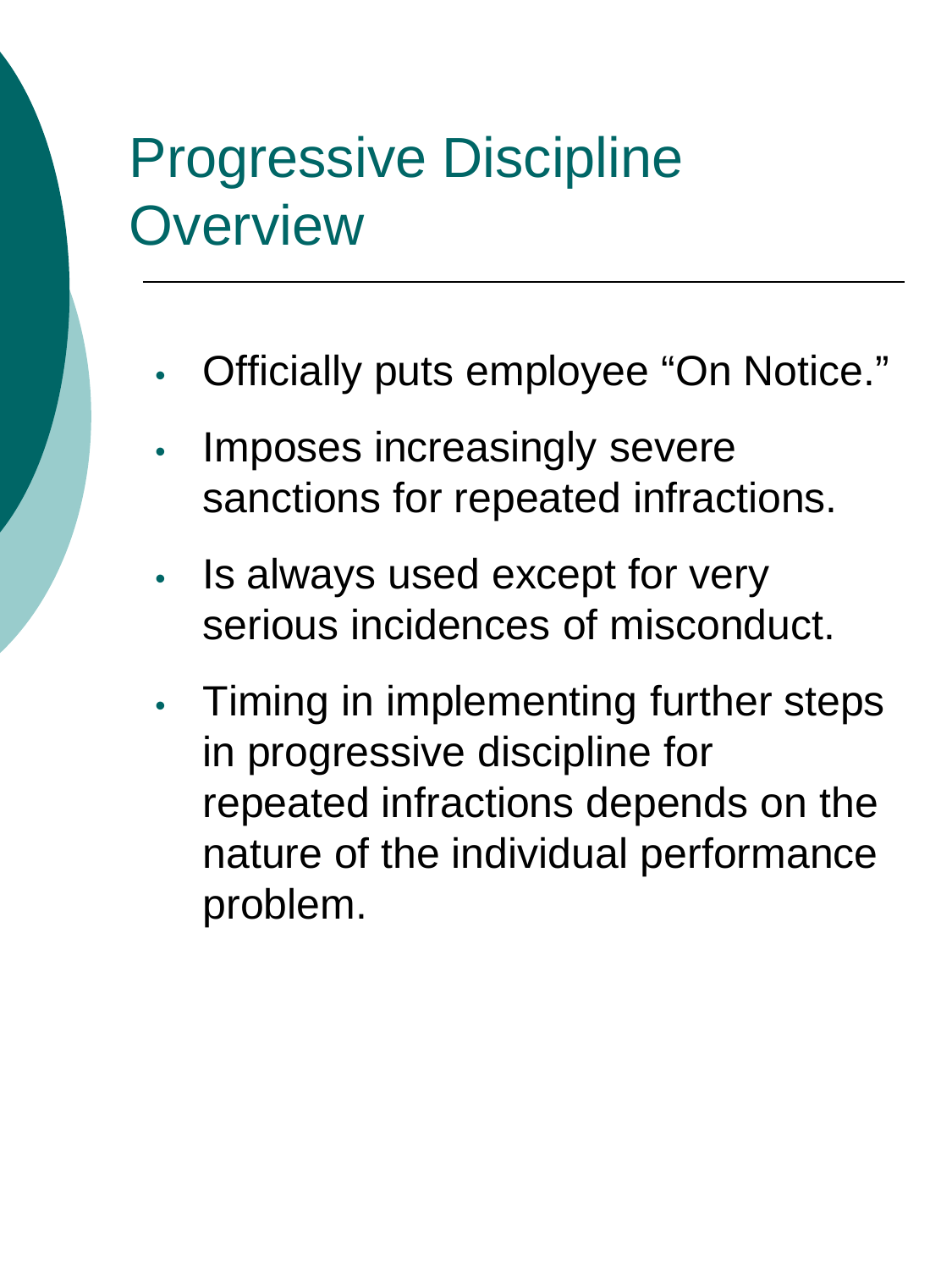# Progressive Discipline **Steps**

| <b>Progressive Discipline Steps for</b><br><b>Classified Employees</b> |                                                                                                                                             |
|------------------------------------------------------------------------|---------------------------------------------------------------------------------------------------------------------------------------------|
| Step 1: Letter of Reprimand                                            |                                                                                                                                             |
| Step 2:<br><b>Economic Sanction</b>                                    | a. Pay Reduction<br>b. Suspension<br>Without Pay<br>c. Involuntary<br>Demotion                                                              |
| Step 3: Pre-dismissal                                                  | a. Written Notice<br><b>b.</b> Meeting                                                                                                      |
| Step 4: Pre-dismissal<br>Outcome                                       | a. Discipline Other<br><b>Than Dismissal</b><br>No Action<br>$b_{-}$<br><b>Last Chance</b><br>$\overline{C}$ .<br>Agreement<br>d. Dismissal |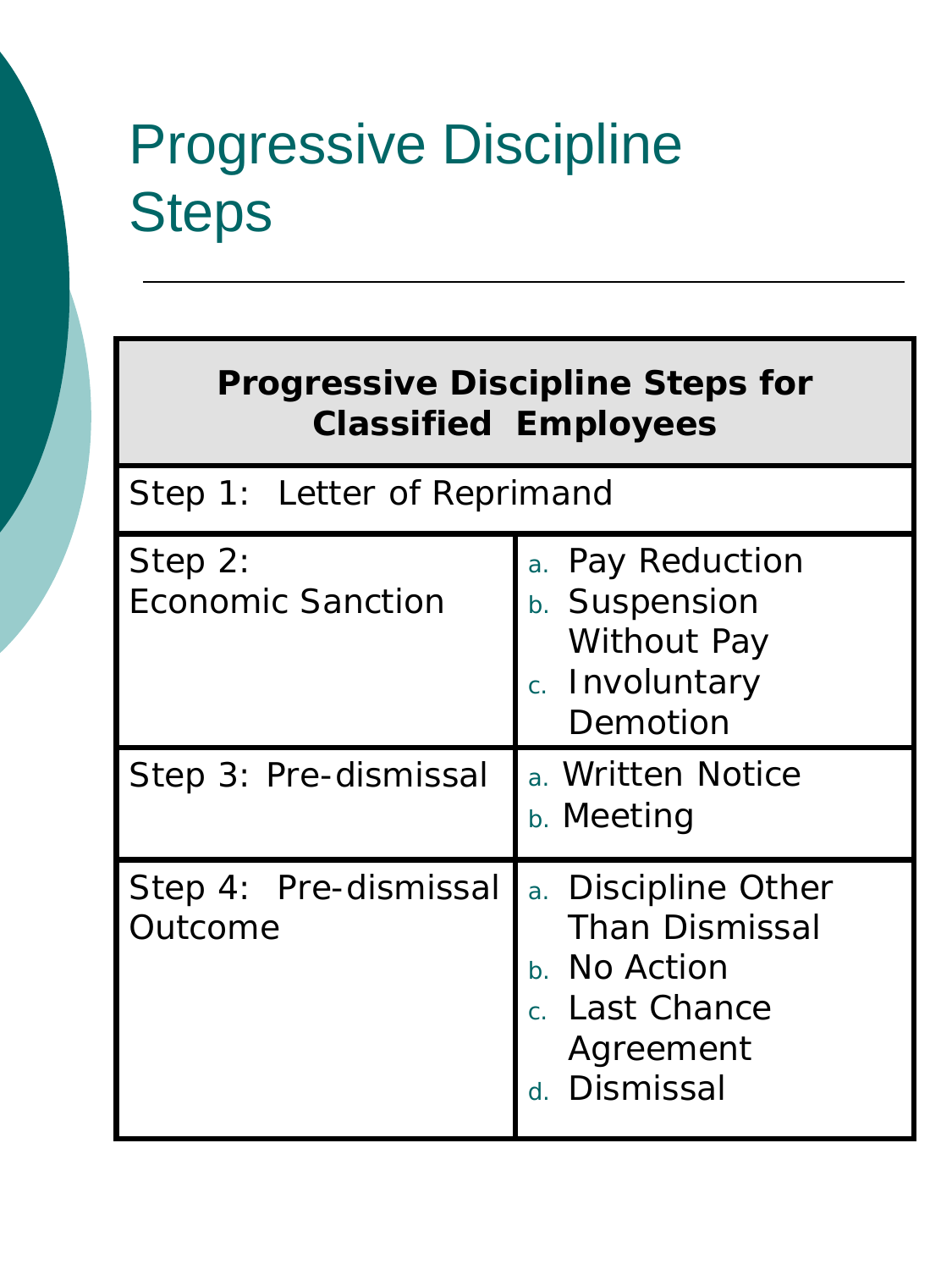## Types of Formal **Discipline**

Written Reprimand Temporary Salary Reduction Suspension (Without Pay) Involuntary Demotion Pre-Dismissal Meeting (Not Discipline)

Dismissal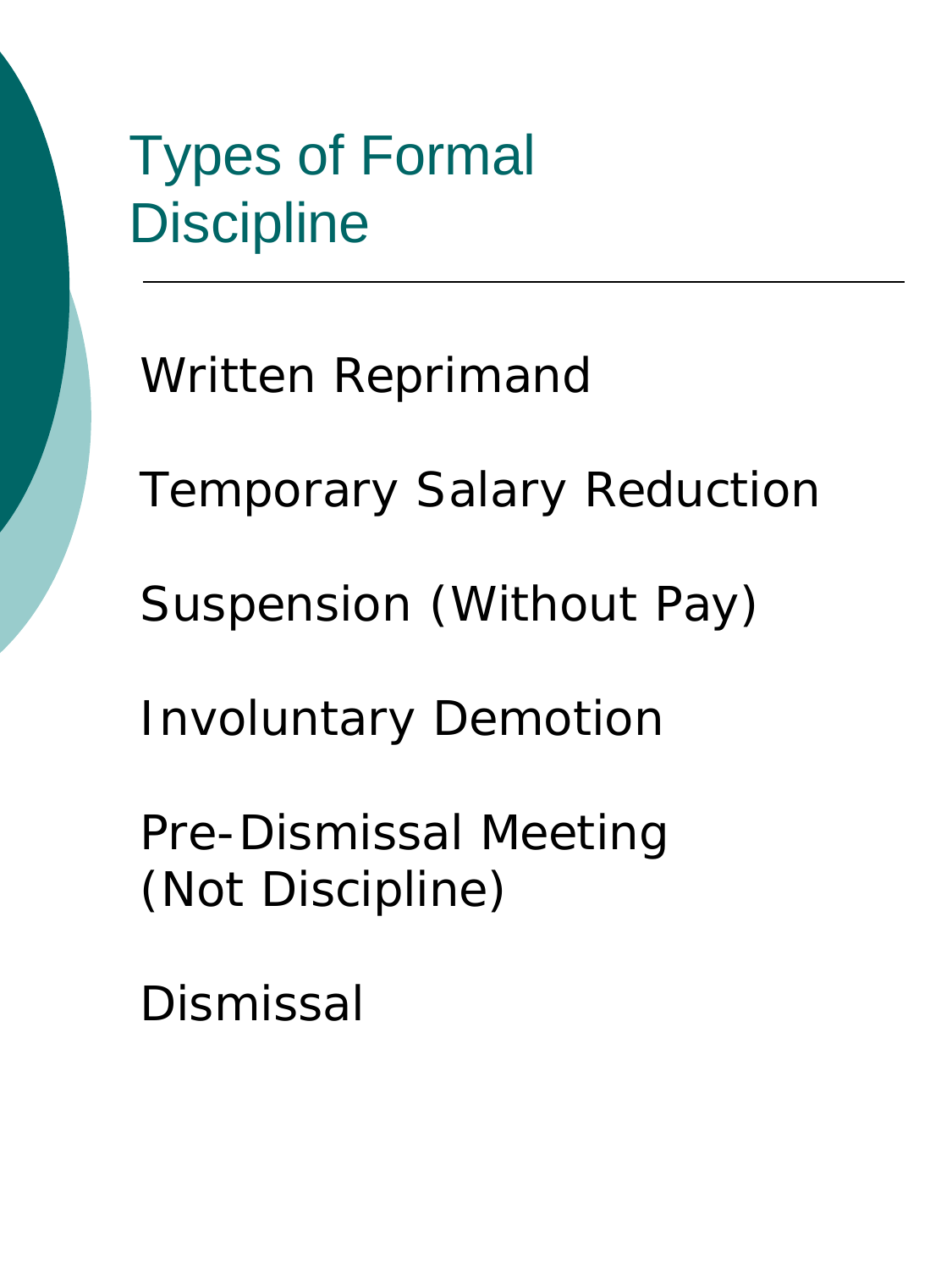#### Written Reprimand

- A written communication to the employee.
- o Generally written by the employee's immediate supervisor.
- $\circ$  Is given to the employee personally by the supervisor (or manager).
- $\circ$  Is issued to employee as the first formal corrective action when informal coaching and counseling has not been successful.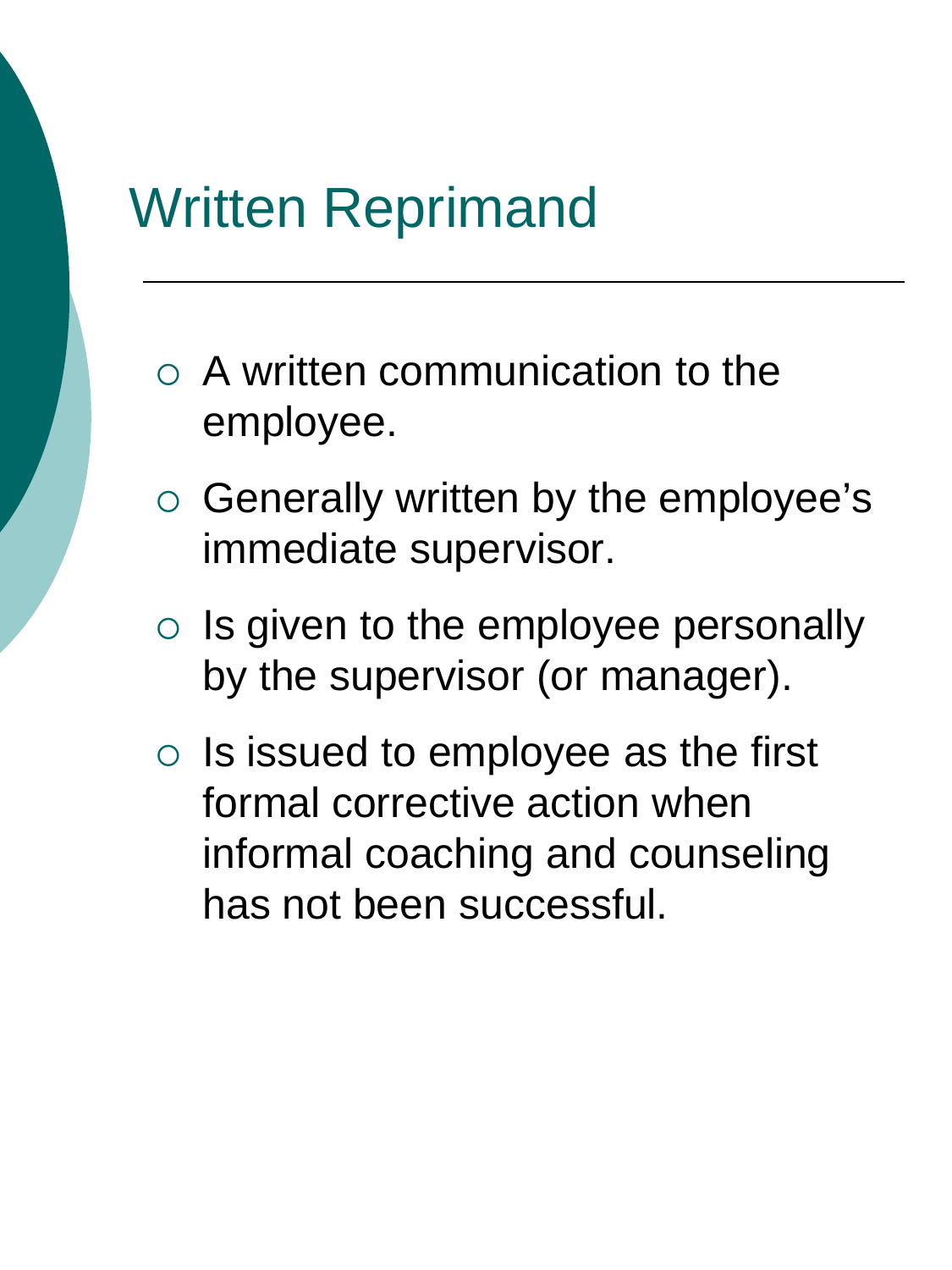#### Temporary Salary Reduction

- $\circ$  Is a decrease in pay for a specified period of time.
- $\circ$  Is imposed in one or two full-step increments for one or two months.
- $\circ$  Must be written and issued by the Appointing Authority. (For WOU, it is the HR Director.)
- $\circ$  Is given to the employee personally by the supervisor (or manager).
- $\circ$  Is issued to the employee as the next appropriate step to take after an employee has failed to heed a Written Reprimand.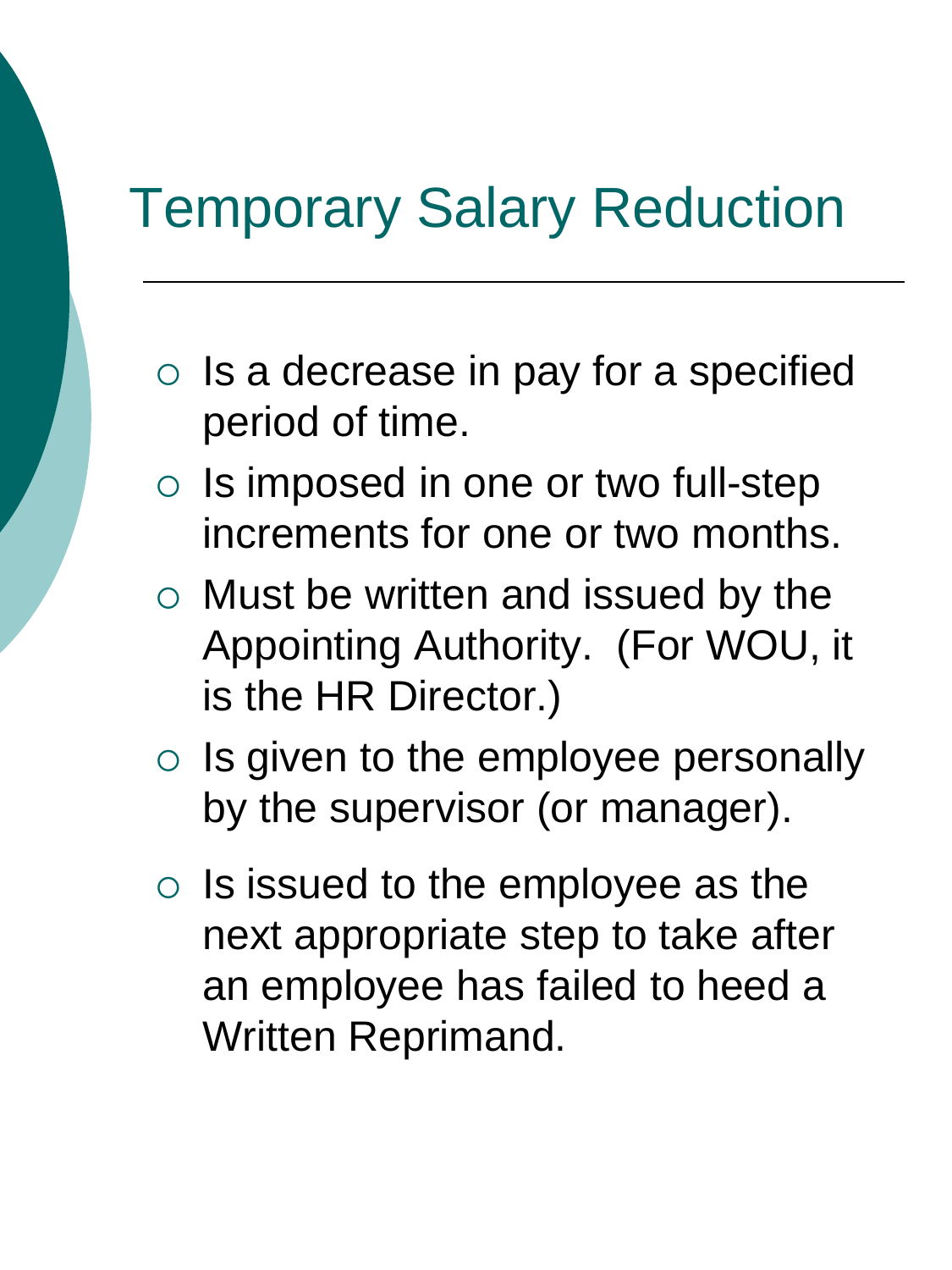## **Suspension**

- Is a cease of work mandated for a specified period of time on a Without Pay basis.
- Must be written and issued by the Appointing Authority.
- If all sum to the employee personally by the supervisor (or manager), OR is mailed to the employee via certified mail.
- **IS issued as an appropriate step to take after** the employee had failed to heed a lesser disciplinary action or their behavior is so egregious that a lesser action is not appropriate.
- Generally used for behavioral and/or judgment deficiencies, and not for performance-related deficiencies.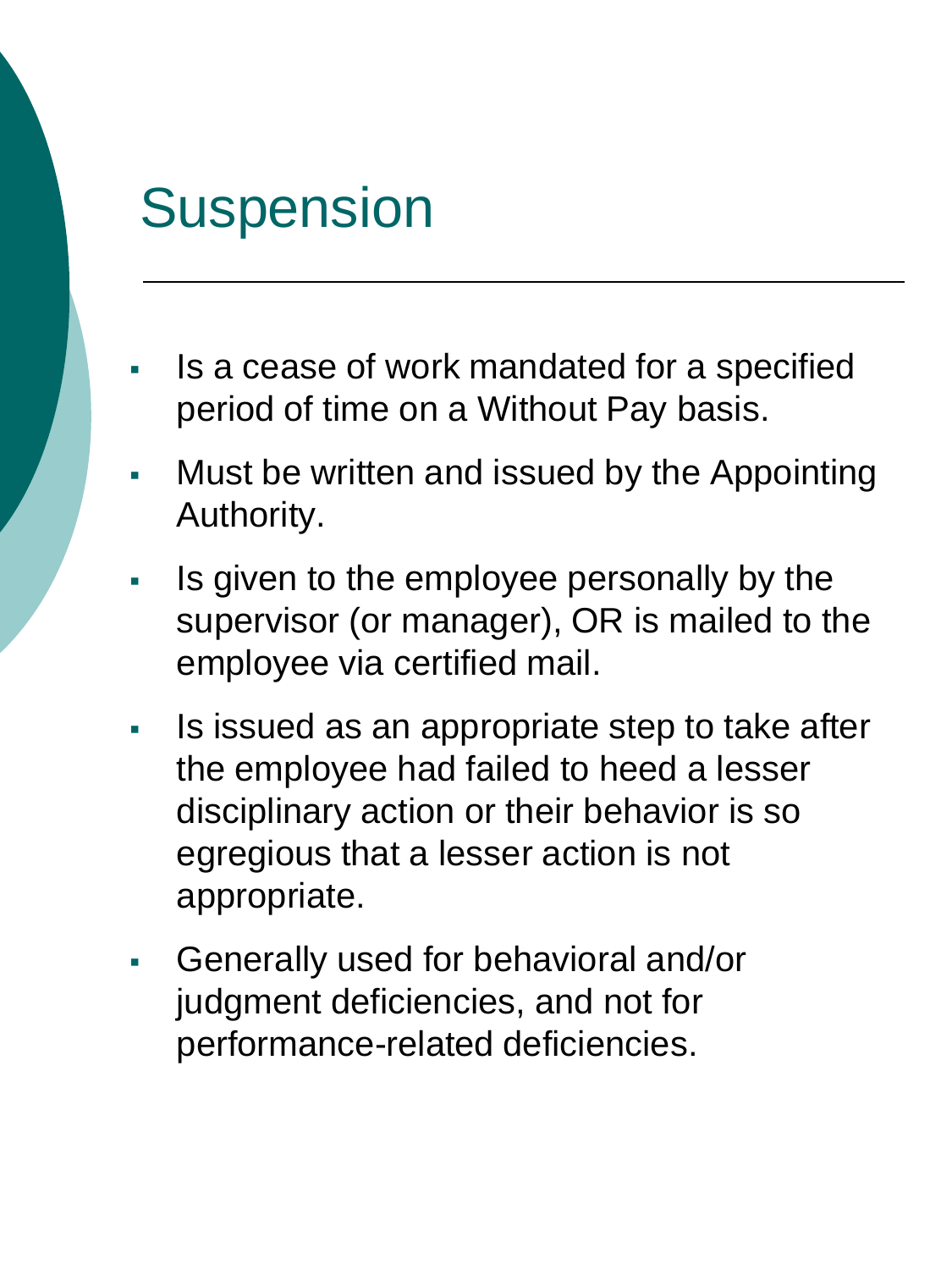#### Involuntary Demotion

- Is moving an employee for disciplinary reasons from their position in one class to a position in another class having a lower salary range.
- **Must be issued by the Appointing Authority.**
- Written notice is given the to employee personally by the supervisor or manager.
- In imposed only after lesser disciplinary actions have failed, and there is reason to believe that the employee will perform successfully in the lower classification.
- Generally not used for behavior related deficiencies.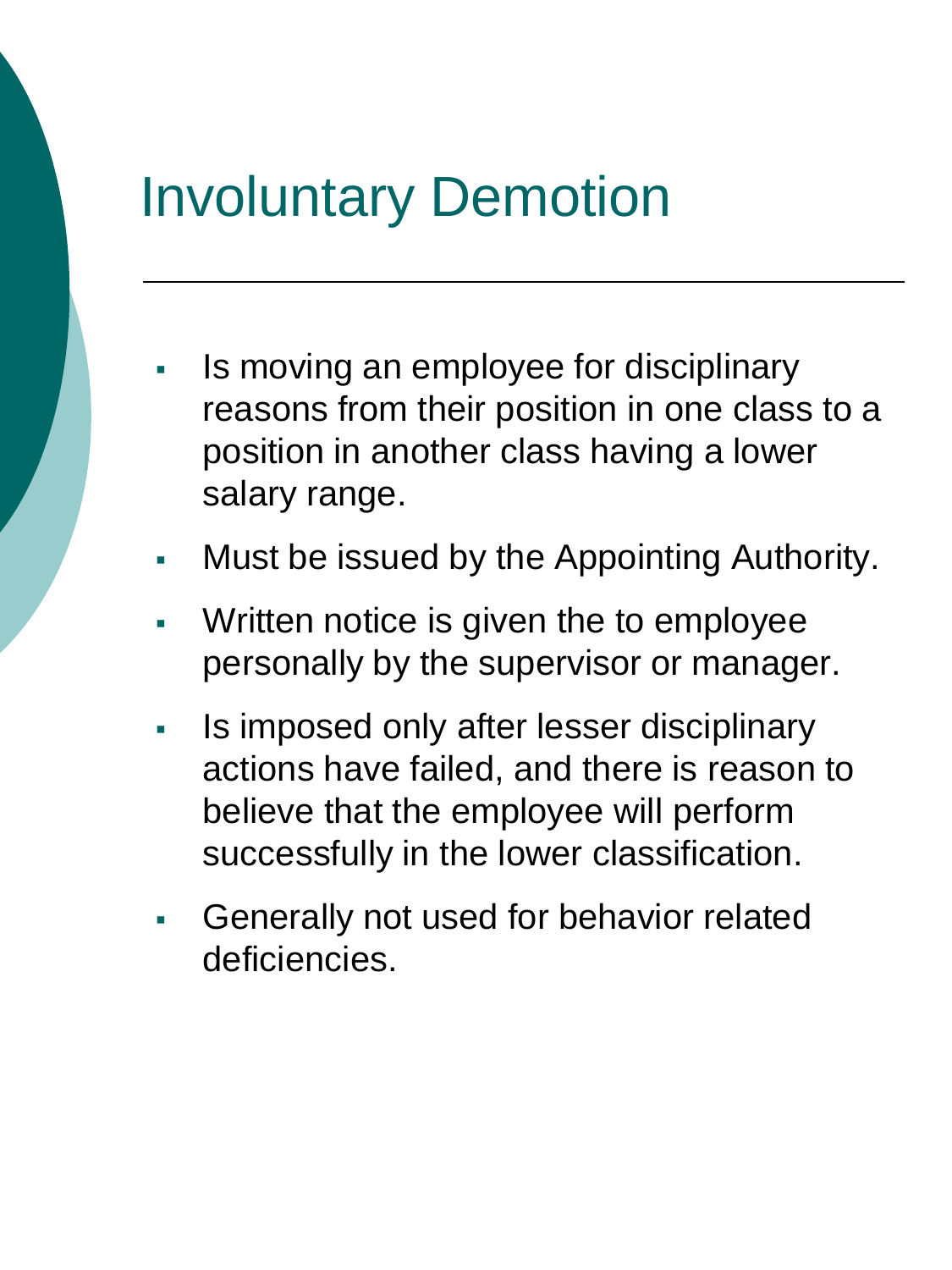#### Pre-Dismissal Meeting

- When dismissal is being considered, special notice is sent/given to the employee to schedule this specific meeting.
- Is issued by the Appointing Authority. (At WOU, this is the HR Director)
- **Scheduling this specific meeting is sent in** writing to the employee via certified mail.
- Attending this meeting will be the employee, Union representative, employee's supervisor, and the HR Director.
- The HR Director in consultation with the employee's supervisor or manager, decides whether to proceed with dismissal, or not; and if not, what is the appropriate action to implement.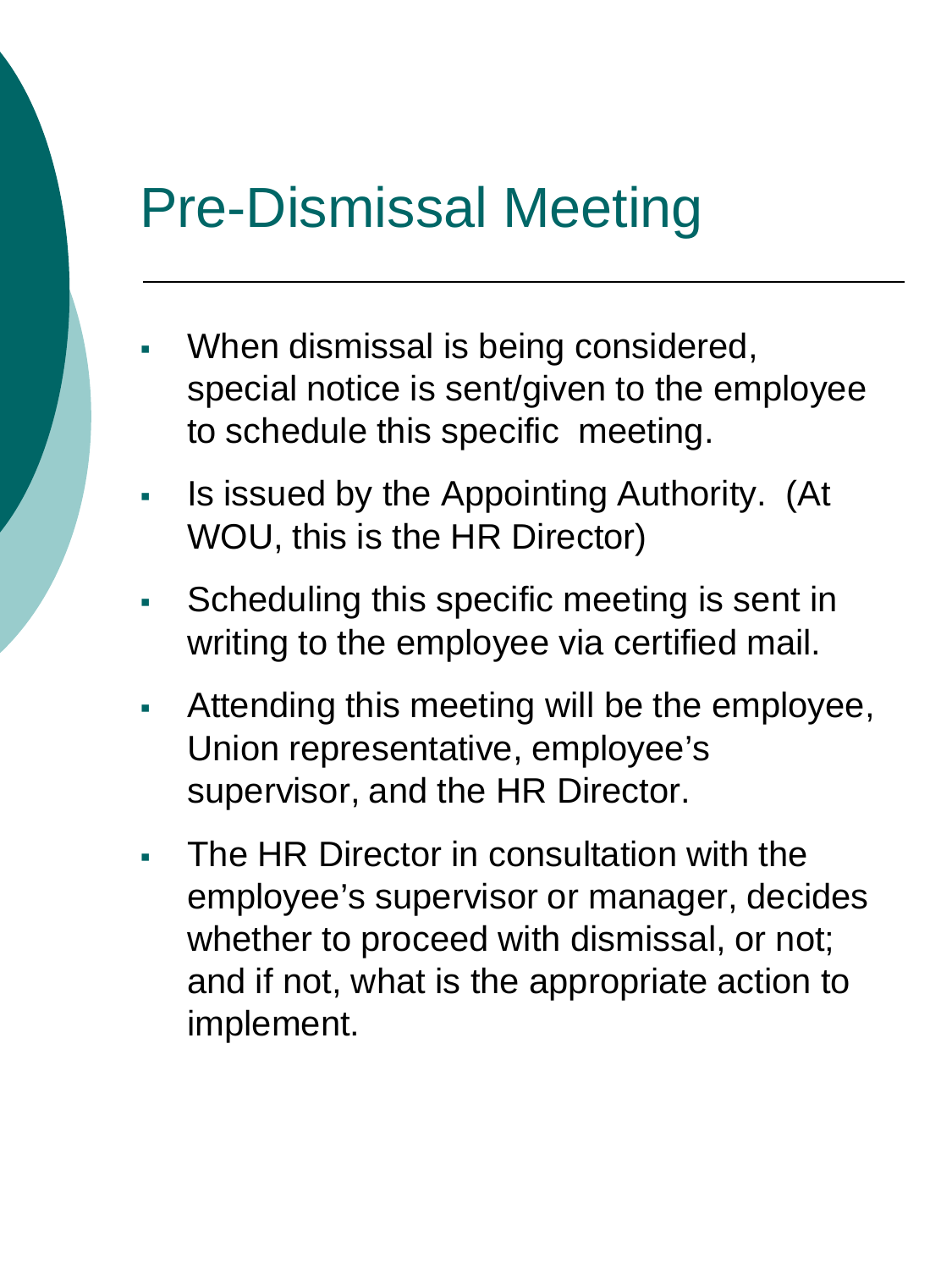#### Dismissal Process

- Dismissal is implemented when all efforts to correct an employee's conduct or performance through progressive discipline have failed.
- OR… When an employee engages in misconduct that is so egregious that their continued presence in the workforce would be an intolerable liability to the University.
- If the decision from the Pre-Dismissal meeting is to proceed to dismiss, the Appointing Authority (HR Director) writes the Notice of Dismissal letter and sends it to the employee vial certified mail.
- If the decision from the Pre-Dismissal meeting is not to dismiss, the HR Director in consultation with the employee's supervisor and manager determine the appropriate action to implement.